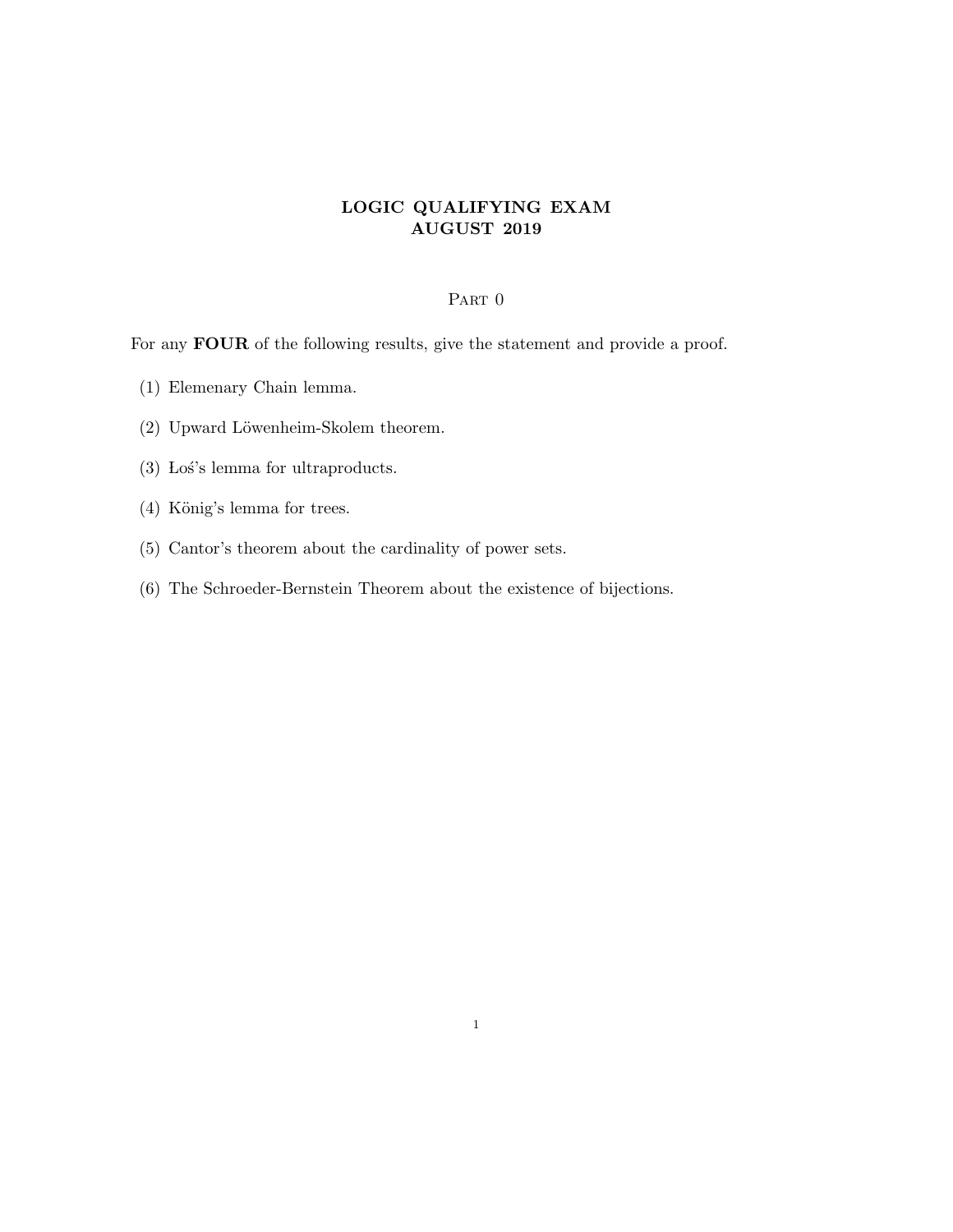## PART 1

Do any **FOUR** of the following problems.

- (1) Prove that every set of real numbers that is parametrically definable in  $(\mathbb{R}, \leq)$  is the union of finitely many open intervals and points.
- (2) Prove that the only sets of real numbers that are definable without parameters in  $(\mathbb{R},+)$ are  $\emptyset$ ,  $\{0\}$ ,  $\mathbb{R}$ , and  $\mathbb{R} \setminus \{0\}$ .
- (3) Let c be an element of a set I, and let  $U = \{X \subseteq I : c \in X\}$ . Prove that for any structure  $\mathfrak{M}$ , the ultrapower  $\mathfrak{M}/U$  is isomorphic to  $\mathfrak{M}$ .
- (4) Suppose that a theory T is axiomatized by a set of sentences  $\{\varphi_n : n \in \omega\}$ , and that for any *n* there is an *m* such that  $\varphi_m$  is not a consequence of  $\{\varphi_i; i \leq n\}$ . Prove that *T* is not finitely axiomatizable.
- (5) Show that there is no first order sentence  $\phi$  such that for every ordered set  $(A, <), (A, <) \models \phi$ if and only if  $\lt$  well-orders  $A$ .
- (6) Prove that if a theory T in a countable language is  $\aleph_0$ -categorical, then it is complete.
- (7) Sketch the proof that the theory of dense linearly ordered sets is  $\aleph_0$ -categorical, and give an example showing that it is not  $2^{\aleph_0}$ -categorical.
- (8) Let  $\mathcal L$  be the first-order language consisting of unary predicate symbols  $U_n$  for  $n \in \omega$ . Let T be the theory axiomatized by:
	- $\exists^{\geq n} x (\neg U_0 x)$  for all  $n \in \omega$ .
	- $\exists^{\geq n} x(U_n x \wedge \neg U_{n+1} x)$  for all  $n \in \omega$ .
	- $\forall x (U_{n+1}x \to U_nx)$  for all  $n \in \omega$ .

Describe all of the countable models of  $T$ . Which is saturated? Which is atomic? Justify your answers. (You may assume that  $T$  is complete.)

- (9) Prove that the theory of the additive ordered reals  $(\mathbb{R}, +, <)$  does not have a countable saturated model.
- (10) Let  $\mathcal L$  be the language unary predicates  $U_n$  for  $n \in \omega$ . Let T be the theory axiomatized by the scheme:

$$
\exists^{\geq n} x (\bigwedge_{i \in I} U_i x \wedge \bigwedge_{j \in J} \neg U_j x)
$$

for all  $n \in \omega$  and for all pairs of finite disjoint sets  $I, J \subseteq \omega$ . Show that T has no atomic model. (You may assume that  $T$  is complete.)